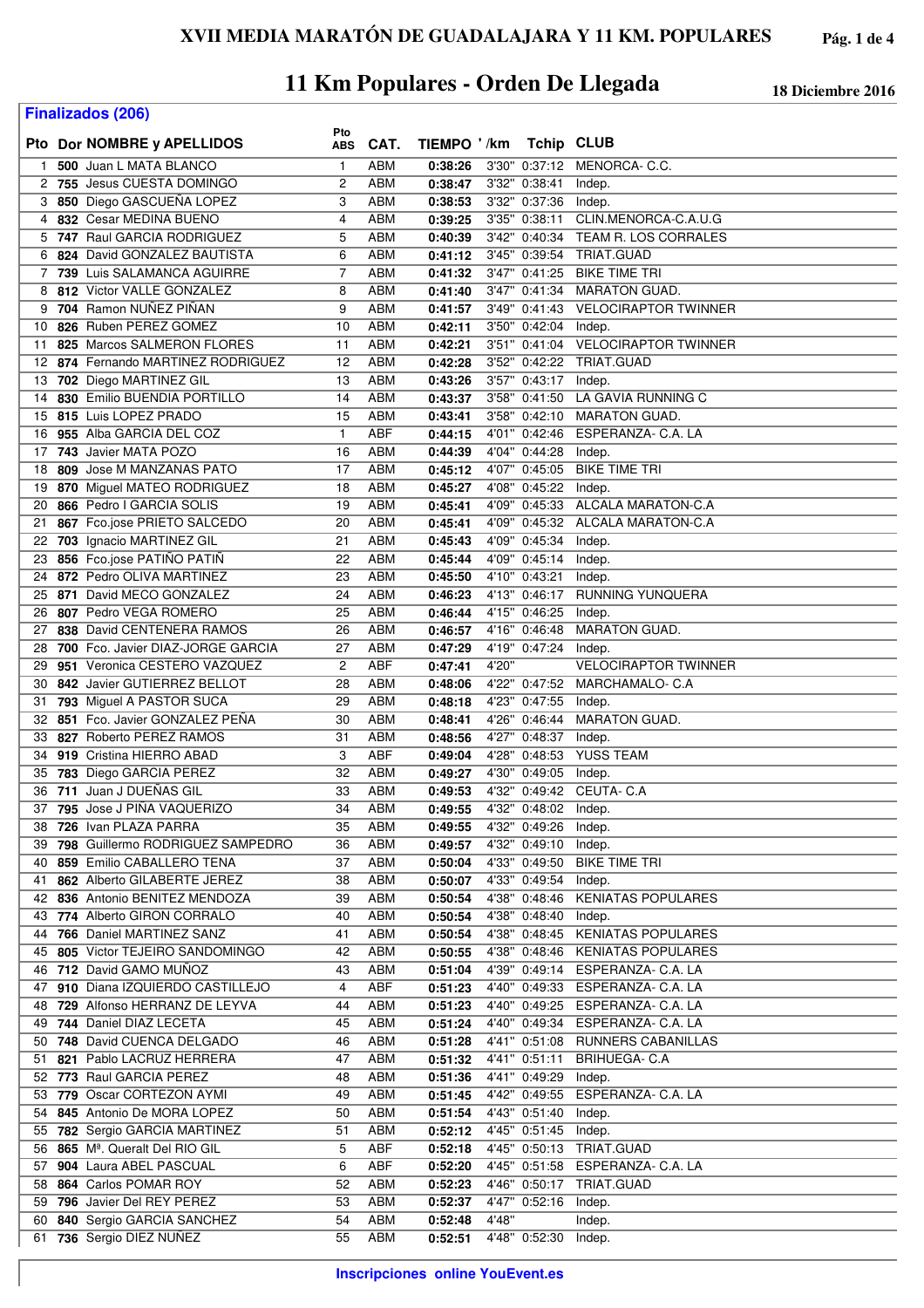**Finalizados (206)**

|     |                                              | Pto            |            |             |       |               |                                  |
|-----|----------------------------------------------|----------------|------------|-------------|-------|---------------|----------------------------------|
|     | Pto Dor NOMBRE y APELLIDOS                   | ABS            | CAT.       | TIEMPO '/km |       | Tchip CLUB    |                                  |
| 62  | 808 Cristian NIETO POLO                      | 56             | ABM        | 0:53:01     |       | 4'49" 0:52:46 | Indep.                           |
|     |                                              |                |            |             |       |               | <b>HUMANES C.C</b>               |
| 63  | 873 Sergio FRAILE MUÑOZ                      | 57             | ABM        | 0:53:03     |       | 4'49" 0:50:44 |                                  |
| 64  | 841 Jose M <sup>a</sup> . GARCIA SANZ        | 58             | ABM        | 0:53:09     |       | 4'50" 0:52:36 | Indep.                           |
| 65  | 905 Silvia De La CRUZ QUILES                 | $\overline{7}$ | <b>ABF</b> | 0:53:16     |       |               | 4'51" 0:51:27 ESPERANZA- C.A. LA |
| 66  | 829 Francisco De ANDRES SANCHEZ              | 59             | ABM        | 0:53:16     |       | 4'51" 0:51:26 | ESPERANZA- C.A. LA               |
| 67  | 803 Bernabe SENOR MARCOS                     | 60             | ABM        | 0:53:30     |       | 4'52" 0:52:57 | Indep.                           |
| 68  | 775 Alberto ALVARO MOLINA                    | 61             | ABM        | 0:53:34     |       | 4'52" 0:51:16 | Indep.                           |
|     |                                              | 62             |            |             |       |               |                                  |
| 69  | 790 Valentin LOPEZ PENA                      |                | ABM        | 0:53:41     | 4'53" |               | Indep.                           |
| 70  | 813 Fco. Javier BARRIOS DIAZ                 | 63             | ABM        | 0:53:45     |       | 4'53" 0:53:06 | Indep.                           |
| 71  | 740 Valentin CUESTA CORRALES                 | 64             | ABM        | 0:54:06     |       | 4'55" 0:53:20 | <b>MARATON GUAD.</b>             |
| 72  | 820 Ruben AYORA CARVAJAL                     | 65             | ABM        | 0:54:23     |       | 4'57" 0:54:04 | Indep.                           |
| 73  | 771 Angel VEGA NOVOA                         | 66             | ABM        | 0:54:37     | 4'58" |               | Indep.                           |
| 74  | 802 Antonio J SENOR AVILA                    | 67             | ABM        | 0:54:43     |       | 4'58" 0:54:10 | Indep.                           |
| 75  | 758 Francisco ARAGONES RUIZ                  | 68             | ABM        | 0:54:54     |       | 4'59" 0:54:42 | Indep.                           |
| 76  | 799 Alvaro ROJO BLAS                         | 69             | ABM        | 0:54:56     |       | 5'00" 0:52:36 | Indep.                           |
|     | 849 Juan C CUESTA ALONSO                     | 70             | ABM        | 0:55:00     |       | 5'00" 0:52:47 |                                  |
| 77  |                                              |                |            |             |       |               | Indep.                           |
| 78  | 756 Oscar CORRAL CUENCA                      | 71             | <b>ABM</b> | 0:55:12     |       | 5'01" 0:53:21 | Indep.                           |
| 79  | 140 Antonio I PARRA ALVAREZ                  | 72             | ABM        | 0:55:16     |       | 5'01" 0:54:36 | Indep.                           |
| 80  | 725 Jose L VILAS TERUEL                      | 73             | ABM        | 0:55:22     |       | 5'02" 0:54:47 | Indep.                           |
| 81  | 723 Ramon CAPEL VAZQUEZ                      | 74             | ABM        | 0:55:22     |       | 5'02" 0:54:47 | Indep.                           |
| 82  | 922 Esther ROCHA ZARAGOZA                    | 8              | ABF        | 0:55:23     |       | 5'02" 0:54:47 | Indep.                           |
| 83  | 938 Paloma MARTIN SOLANO                     | 9              | ABF        | 0:55:24     |       | 5'02" 0:54:58 | <b>MARATON GUAD.</b>             |
| 84  | 837 Jose CASTRO CASERO                       | 75             | ABM        | 0:55:27     |       | 5'02" 0:54:37 | Indep.                           |
| 85  | 792 Jesus PALACIOS FERNANDEZ                 | 76             | ABM        | 0:55:35     |       | 5'03" 0:55:05 | <b>RUNNING YUNQUERA</b>          |
|     |                                              |                |            |             |       |               |                                  |
| 86  | 902 M <sup>a</sup> . Carmen MORATILLA GARCIA | 10             | <b>ABF</b> | 0:55:39     |       | 5'04" 0:54:49 | Indep.                           |
| 87  | 875 Sergio Del OLMO CERRADA                  | 77             | ABM        | 0:55:48     |       | 5'04" 0:55:23 | Indep.                           |
| 88  | 945 Antonio SAIZ GARCIA                      | 78             | ABM        | 0:55:52     |       |               | 5'05" 0:53:32 ESPERANZA- C.A. LA |
| 89  | 777 Daniel R CAÑAS CARO                      | 79             | ABM        | 0:55:53     |       | 5'05" 0:55:11 | Indep.                           |
| 90  | 724 Pablo SANTIAGO SAN NICOLAS               | 80             | ABM        | 0:55:55     |       | 5'05" 0:55:19 | Indep.                           |
| 91  | 906 Raquel DELGADO PUERTA                    | 11             | ABF        | 0:55:56     |       | 5'05" 0:54:58 | Indep.                           |
|     | 92 817 Juan L ORTEGA MASA                    | 81             | ABM        | 0:56:01     |       | 5'06" 0:55:53 | Indep.                           |
| 93  | 720 Juan TABERNE ABAD                        | 82             | ABM        | 0:56:02     |       | 5'06" 0:55:03 |                                  |
|     |                                              |                |            |             |       |               | Indep.                           |
| 94  | 848 Alberto ALONSO PARRA                     | 83             | ABM        | 0:56:04     |       | 5'06" 0:55:42 | POLLO SIN CABEZA, EL             |
| 95  | 846 Jose MORENO ALMANSA.                     | 84             | ABM        | 0:56:07     |       | 5'06" 0:55:39 | NEXTLEVEL                        |
| 96  | 787 Raul HORRA DEL BARCO                     | 85             | <b>ABM</b> | 0:56:08     | 5'06" |               | <b>BUTRON</b>                    |
| 97  | 949 Carmen NUNEZ PEREZ                       | 12             | ABF        | 0:56:10     |       | 5'06" 0:53:59 | Indep.                           |
|     | 98 863 Raul NORZA                            | 86             | ABM        | 0:56:13     |       | 5'07" 0:55:27 | Indep.                           |
| 99  | 752 Carlos GOMEZ DE TEJADA RISSO             | 87             | <b>ABM</b> | 0:56:24     |       | 5'08" 0:55:34 | Indep.                           |
|     | 100 762 Rafael CORRALES GRANDE               | 88             | <b>ABM</b> | 0:56:38     |       | 5'09" 0:56:14 | Indep.                           |
| 101 | 852 Jose A SAEZ RODRIGUEZ                    | 89             | <b>ABM</b> | 0:56:39     |       | 5'09" 0:55:54 | Indep.                           |
|     |                                              |                |            |             |       |               |                                  |
|     | 102 776 Cesar BENITO TABERNE                 | 90             | <b>ABM</b> | 0:56:49     | 5'10" |               | <b>BUTRON</b>                    |
| 103 | 745 Fernando MARTIN SANCHEZ                  | 91             | ABM        | 0:57:05     |       | 5'11" 0:56:46 | Indep.                           |
|     | 104 811 Ricardo OLIVARES CORRAL              | 92             | <b>ABM</b> | 0:57:06     |       | 5'11" 0:54:50 | Indep.                           |
| 105 | 738 Ruben OLALLA SANCHEZ                     | 93             | ABM        | 0:57:06     |       | 5'11" 0:56:41 | Indep.                           |
| 106 | 732 Jorge OLASO GARCIA                       | 94             | <b>ABM</b> | 0:57:16     |       | 5'12" 0:54:52 | Indep.                           |
| 107 | 834 Alejandro SANCHEZ PERROTE                | 95             | <b>ABM</b> | 0:57:19     |       | 5'13" 0:56:51 | Indep.                           |
|     | 108 929 Montserrat FERNANDEZ MONISTROL       | 13             | ABF        | 0:57:25     | 5'13" |               | Indep.                           |
| 109 | 932 Maria ROSADO SANZ                        | 14             | ABF        | 0:57:28     |       | 5'13" 0:55:21 | TRIAT.GUAD                       |
|     |                                              |                | <b>ABM</b> | 0:57:32     |       | 5'14" 0:57:16 |                                  |
| 110 | 765 Angel LOPEZ DEL ALAMO                    | 96             |            |             |       |               | Indep.                           |
| 111 | 708 Angel GARCIA GARCIA                      | 97             | <b>ABM</b> | 0:57:47     |       | 5'15" 0:55:47 | Indep.                           |
|     | 112 918 Eva C MONTERO RODRIGUEZ              | 15             | ABF        | 0:57:53     |       | 5'16" 0:57:23 | Indep.                           |
|     | 113 791 Javier OLIVA SERRATO                 | 98             | <b>ABM</b> | 0:58:15     |       | 5'18" 0:55:59 | CANICROSS GUAD.                  |
| 114 | 768 Alberto PAJARES SALGUERO                 | 99             | <b>ABM</b> | 0:58:16     |       | 5'18" 0:57:31 | Indep.                           |
| 115 | 781 Fco. Alberto DIAZ PEDREGAL               | 100            | <b>ABM</b> | 0:58:17     |       | 5'18" 0:56:01 | <b>MARATON GUAD.</b>             |
| 116 | 915 Beatriz REBOLLO BENITO                   | 16             | ABF        | 0:58:19     |       | 5'18" 0:57:43 | MARATON GUAD.                    |
| 117 | 778 Oscar CASTILLO DELGADO                   | 101            | <b>ABM</b> | 0:58:21     |       | 5'18" 0:57:57 | <b>MARATON GUAD.</b>             |
| 118 | 937 M <sup>a</sup> . Liria FERNANDEZ ISIDRO  | 17             | ABF        | 0:58:22     |       | 5'18" 0:57:59 | Indep.                           |
|     | 119 843 Jesus LARENA BAILON                  | 102            | <b>ABM</b> |             |       |               |                                  |
|     |                                              |                |            | 0:58:33     |       | 5'19" 0:58:11 | Indep.                           |
|     | 120 927 Beatriz VALLE BORREGO                | 18             | <b>ABF</b> | 0:58:38     | 5'20" |               | Indep.                           |
| 121 | 869 Cesar VALERO DOMINGO                     | 103            | <b>ABM</b> | 0:58:42     |       | 5'20" 0:56:56 | Indep.                           |
|     | 122 903 Virginia VEGA SERRANO                | 19             | ABF        | 0:58:46     |       | 5'21" 0:58:09 | Indep.                           |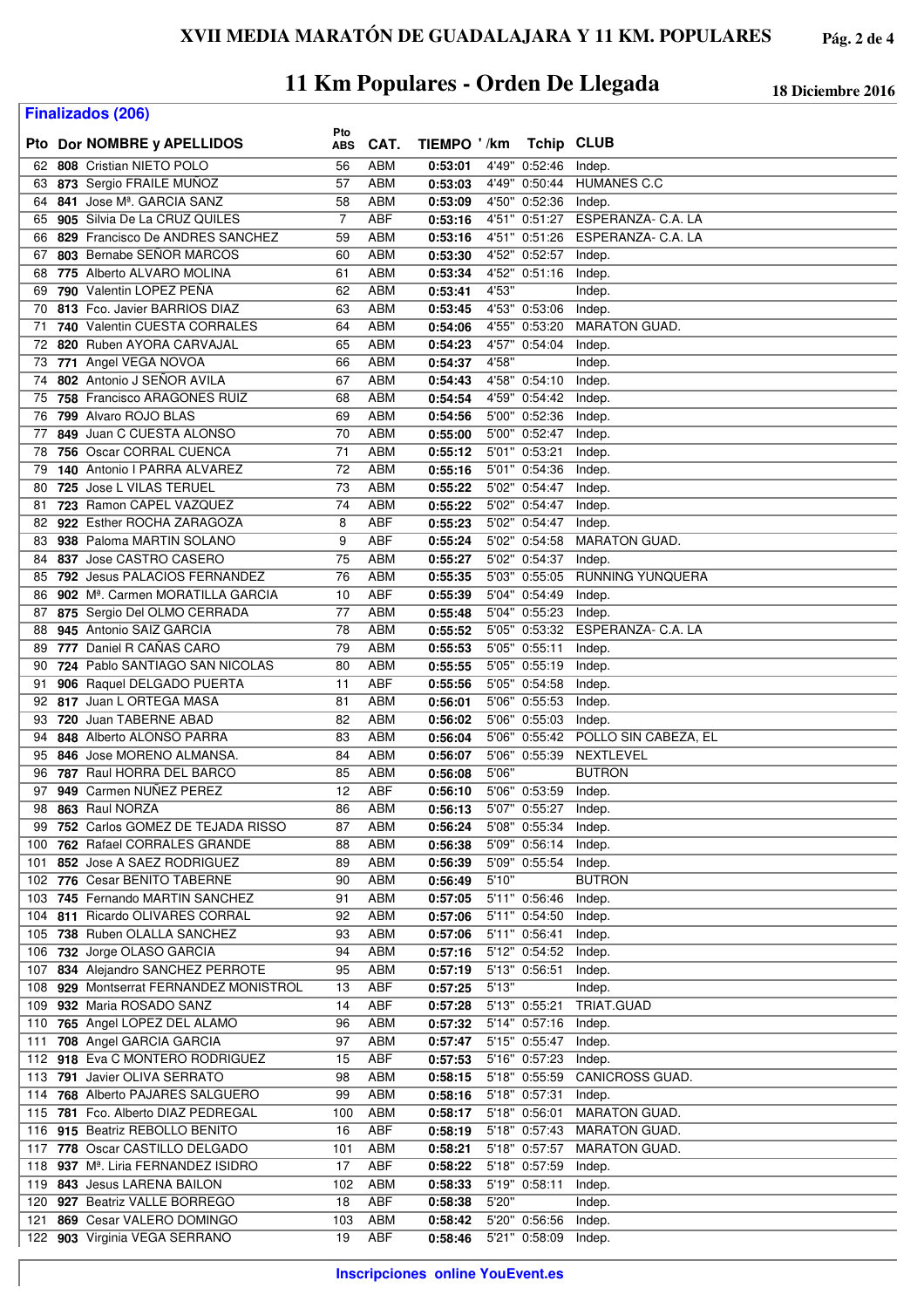**Finalizados (206)**

|      |                                     | Pto        |            |             |       |                      |                                     |
|------|-------------------------------------|------------|------------|-------------|-------|----------------------|-------------------------------------|
|      | Pto Dor NOMBRE y APELLIDOS          | <b>ABS</b> | CAT.       | TIEMPO '/km |       | <b>Tchip CLUB</b>    |                                     |
| 123  | 719 Jose A SANZ RAMOS               | 104        | <b>ABM</b> | 0:58:52     |       | 5'21" 0:58:06        | Indep.                              |
| 124  | 858 Federico BUENO CRUZ             | 105        | <b>ABM</b> | 0:58:59     |       | 5'22" 0:58:12        | Indep.                              |
| 125  | 941 Raquel ROJO ORTEGA              | 20         | <b>ABF</b> | 0:59:01     |       | 5'22" 0:58:41        | PERSONAL RUNNING                    |
| 126  | 806 Fco. Alberto VALDES RUIZ        | 106        | <b>ABM</b> | 0:59:01     |       | 5'22" 0:58:41        | ESPERANZA- C.A. LA                  |
| 127  | 814 Fernando GOMEZ PORTILLO         | 107        | ABM        | 0:59:14     |       | 5'23" 0:58:29        | Indep.                              |
| 128  | 701 Carlos A HERRERO MONTES         | 108        | <b>ABM</b> | 0:59:16     | 5'23" |                      | Indep.                              |
|      | 785 Daniel GIL GARCIA               | 109        | <b>ABM</b> | 0:59:17     |       | 5'23" 0:58:30        |                                     |
| 129  | 925 Lara N MITCHELL BETTLES         |            |            |             |       | 5'23" 0:58:49        | Indep.                              |
| 130  |                                     | 21         | ABF        | 0:59:17     |       |                      | Indep.                              |
| 131  | 801 Ismael SANCHEZ PALMERO          | 110        | ABM        | 0:59:26     |       | 5'24" 0:57:09        | Indep.                              |
| 132  | 940 Susana PUADO PASTOR             | 22         | <b>ABF</b> | 0:59:29     |       | 5'24" 0:58:37        | Indep.                              |
| 133  | 709 Roberto LLORENTE GOMEZ          | 111        | ABM        | 0:59:37     |       | 5'25" 0:59:16        | <b>RUNNERS CABANILLAS</b>           |
| 134  | 857 David AGUADO PANO               | 112        | ABM        | 0:59:41     |       | 5'26" 0:57:11        | Indep.                              |
| 135  | 767 Jose L MURILLO MILLAN           | 113        | ABM        | 0:59:44     |       | 5'26" 0:58:51        | Indep.                              |
| 136  | 746 Angel R MARTINEZ GARCIA         | 114        | ABM        | 0:59:45     |       | 5'26" 0:59:09        | ALCALA MARATON-C.A                  |
| 137  | 942 Patricia CAMARA EXPOSITO        | 23         | <b>ABF</b> | 0:59:48     | 5'26" |                      | <b>BIKE TIME TRI</b>                |
| 138  | 716 Jose D MERINO SANZ              | 115        | <b>ABM</b> | 1:00:04     |       |                      | 5'28" 0:59:17 FANTOCHES- C.A        |
| 139  | 749 Ivan MERINO SANZ                | 116        | <b>ABM</b> | 1:00:04     |       |                      | 5'28" 0:59:15 CORREDORES DEL HENAR. |
| 140  | 722 Sergio MERINO SANZ              | 117        | ABM        | 1:00:04     |       |                      | 5'28" 0:59:17 FANTOCHES- C.A        |
| 141  | 939 Mª.luz PEREZ BRIHUEGA           | 24         | <b>ABF</b> | 1:00:10     |       | 5'28" 0:59:35        | Indep.                              |
| 142  | 831 Angel MAGALLON CONDON           | 118        | ABM        | 1:00:16     |       | 5'29" 0:58:03        | Indep.                              |
| 143  | 733 Fernando BERMEJO LOPEZ          | 119        | ABM        | 1:00:20     |       | 5'29" 0:59:45        | Indep.                              |
| 144  | 952 Lola FERNANDEZ GONZALEZ         | 25         | <b>ABF</b> | 1:00:25     |       | 5'30" 0:59:43        | Indep.                              |
| 145  | 868 Alberto TEJEDOR DE LAS HERAS    | 120        | ABM        |             |       | 5'30" 1:00:15        |                                     |
|      |                                     |            |            | 1:00:33     |       |                      | Indep.                              |
| 146  | 789 Miguel A LOPEZ DE BLAS          | 121        | ABM        | 1:00:43     |       | 5'31" 0:58:30        | Indep.                              |
| 147  | 924 Ana NOCI CERRO                  | 26         | ABF        | 1:00:54     |       | 5'32" 1:00:02        | Indep.                              |
| 148  | 900 Maria GARCIA GOMEZ              | 27         | <b>ABF</b> | 1:01:01     |       | 5'33" 0:58:31        | <b>INOKUMA RANNINGU</b>             |
| 149  | 786 Miguel A. De La GUERRA NAVALON  | 122        | <b>ABM</b> | 1:01:15     | 5'34" |                      | Indep.                              |
| 150  | 822 Gregorio NOGUERALES RODILLA     | 123        | ABM        | 1:01:32     |       | 5'36" 1:00:50        | Indep.                              |
| 151  | 714 Javier LOPEZ RUIZ               | 124        | ABM        | 1:02:06     |       | 5'39" 1:01:33        | ALCARRENO SALV.NAT.                 |
| 152  | 930 Ana PASTOR GARCIA               | 28         | ABF        | 1:02:14     |       | 5'39" 1:01:39        | Indep.                              |
| 153  | 833 Antonio M CABRERA RODRIGUEZ     | 125        | ABM        | 1:02:21     | 5'40" |                      | COMPLUTUM TRIAT.                    |
| 154  | 770 Luis TORRES BUISAN              | 126        | <b>ABM</b> | 1:02:34     | 5'41" |                      | <b>BIKE TIME TRI</b>                |
| 155  | 760 Javier ANTON CACHO              | 127        | ABM        | 1:02:34     |       |                      | 5'41" 1:01:40 PUENTE DEL CANTO-C.A  |
| 156  | 794 Juan J PEREZ HERNANDO           | 128        | ABM        | 1:02:38     |       | 5'42" 1:00:27        | <b>KENIATAS POPULARES</b>           |
| 157  | 763 Emilio J GARCIA COSANO          | 129        | ABM        | 1:02:41     |       | 5'42" 1:01:48        | Indep.                              |
| 158  | 933 Demelsa SANDOVAL HAYA           | 29         | ABF        | 1:02:42     | 5'42" |                      | Indep.                              |
|      | 159 914 Rosa Mª OLMEDA MASA         | 30         | ABF        | 1:02:43     |       |                      | 5'42" 1:00:18 RUNNERS CABANILLAS    |
| 160. | 731 Natalio LLANA MARTINEZ          | 130        | <b>ABM</b> | 1:02:44     | 5'42" |                      | Indep.                              |
| 161  | 730 Fco. Javier IBANEZ MARTINEZ     | 131        | <b>ABM</b> | 1:02:46     | 5'42" |                      | Indep.                              |
|      | 162 854 Mario CUEVAS LOPEZ          | 132        | <b>ABM</b> | 1:03:06     | 5'44" |                      | Indep.                              |
|      | 163 855 Santiago LOPEZ GARCIA       | 133        | ABM        | 1:03:06     |       | 5'44" 1:02:21        | Indep.                              |
|      | 164 943 Ana B SANCHEZ PEREZ         |            | ABF        |             | 5'44" |                      | <b>MARATON GUAD.</b>                |
|      |                                     | 31         |            | 1:03:06     |       |                      |                                     |
|      | 165 810 Jesus M VILLARINO GOMEZ     | 134        | <b>ABM</b> | 1:03:07     | 5'44" |                      | <b>MARATON GUAD.</b>                |
|      | 166 950 Andrea PAÑOS CASTILLO       | 32         | <b>ABF</b> | 1:03:21     |       | 5'46" 1:01:05        | Indep.                              |
|      | 167 912 Elena MARTINEZ DE LA MUELA  | 33         | ABF        | 1:03:26     |       | 5'46" 1:02:54        | Indep.                              |
|      | 168 911 Alicia MARTINEZ DE LA MUELA | 34         | ABF        | 1:03:26     |       | 5'46" 1:02:57        | Indep.                              |
|      | 169 944 Mª De La O OLIVARES VERDES- | 35         | ABF        | 1:03:28     |       | 5'46" 1:01:13        | Indep.                              |
|      | <b>MONTENEGRO</b>                   |            |            |             |       |                      |                                     |
|      | 170 737 Rodrigo ESPINOSA GIMENO     | 135        | <b>ABM</b> | 1:03:28     |       | 5'46" 1:02:37        | Indep.                              |
| 171  | 804 Fernando SERRANO SANCHEZ        | 136        | <b>ABM</b> | 1:04:01     |       | 5'49" 1:03:49        | Indep.                              |
|      | 172 921 Lucia NUÑEZ PEREZ           | 36         | <b>ABF</b> | 1:04:01     |       | 5'49" 1:01:51        | FITNESS PLACE GYM                   |
|      | 173 835 Carlos ARNAIZ MARTIN        | 137        | ABM        | 1:04:03     | 5'49" |                      | Indep.                              |
| 174  | 706 Hector DIGES PEREZ              | 138        | ABM        | 1:04:07     |       | 5'50" 1:03:20        | <b>CORRE FORREST</b>                |
| 175  | 705 Juan L CUADRADO LOPEZ           | 139        | ABM        | 1:04:07     | 5'50" |                      | <b>CORRE FORREST</b>                |
| 176  | 947 Elena ALONSO ORTEGO             | 37         | ABF        | 1:04:16     | 5'51" |                      | Indep.                              |
|      | 177 953 Ruth ORTEGA CABALLO         | 38         | ABF        | 1:04:16     | 5'51" |                      | Indep.                              |
| 178  | 917 Sandra SANCHEZ SANCHEZ          | 39         | <b>ABF</b> | 1:04:20     |       | 5'51" 1:04:05        | FITNESS PLACE GYM                   |
|      | 179 710 Juan P CANO NIÑO            | 140        | ABM        | 1:04:21     |       |                      | 5'51" 1:04:06 FITNESS PLACE GYM     |
|      | 180 916 Laura Del ROL SIERRA        | 40         | <b>ABF</b> | 1:04:21     |       |                      | 5'51" 1:04:07 FITNESS PLACE GYM     |
| 181  | 839 Raul FERNANDEZ MONTERO          | 141        | ABM        | 1:04:41     |       | 5'53" 1:03:45 Indep. |                                     |
|      | 182 727 Esteban MARTIN ECHEVARRIA   | 142        | ABM        | 1:04:48     |       | 5'53" 1:03:56        | Indep.                              |
|      |                                     |            |            |             |       |                      |                                     |